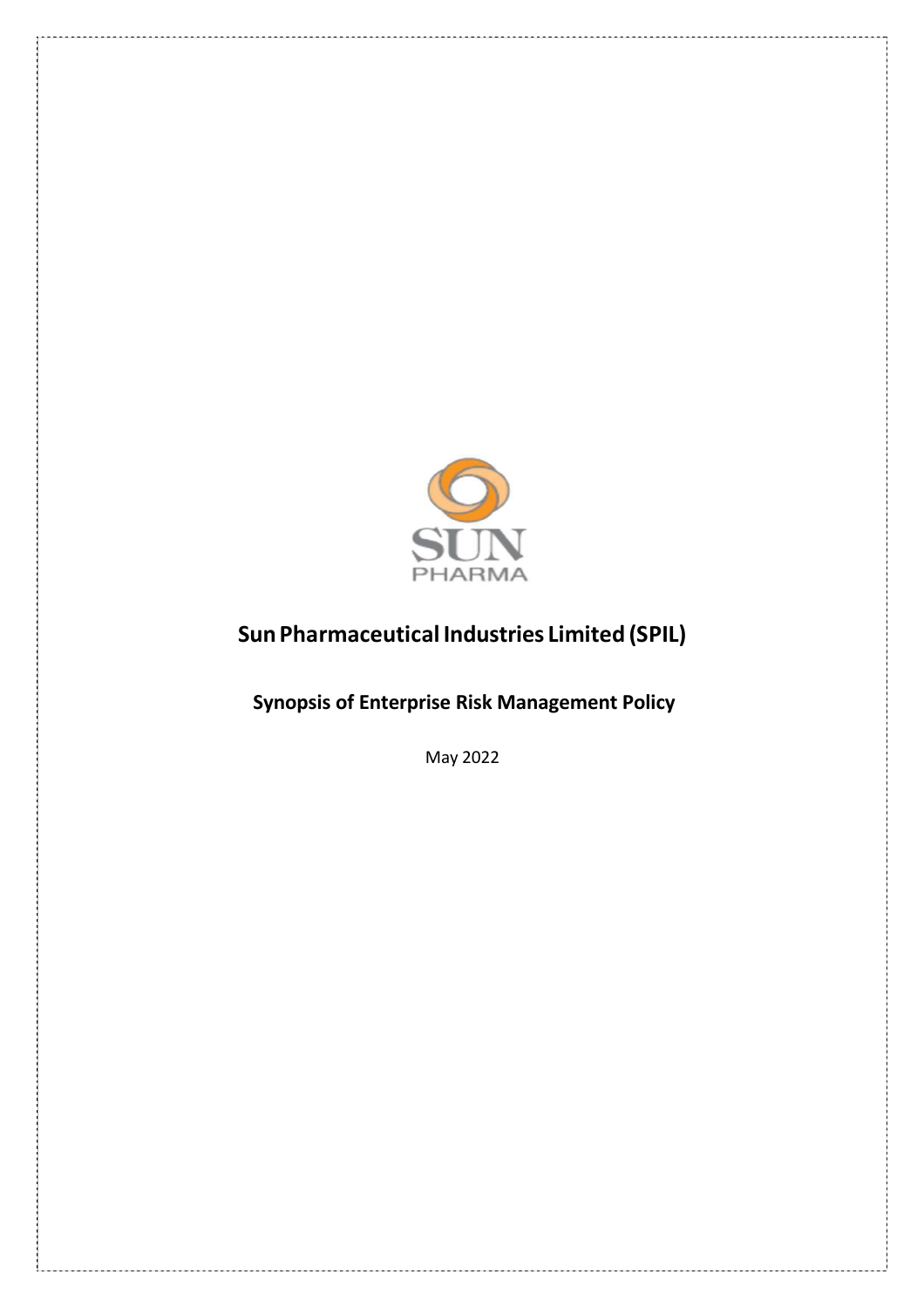### **1. Introduction**

*Risk, as defined by ISO 31000:2018 (Risk Management - Principles and Guidelines), "is the effect of uncertainty on objectives". Enterprise Risk Management (ERM) is an integrated approach to proactively managing risks which affectthe achievement of Sun Pharmaceutical India Limited (herein referred to as "SPIL") vision, mission and objectives. ERM is aimed at protecting and enhancing stakeholder value by establishing a suitable balance between harnessing opportunities and containing risks.*

SPIL is exposed to a various risk from strategic, regulatory, alliance, operational and financial perspectives. The Board of Directors of SPIL (hereinafter referred to as the 'Board') are responsible for developing an Enterprise Risk Management framework within the organization that enables proactive identification, management, monitoring and reporting of various risks that the organization may need to deal with. This is a requirement as per the Securities and Exchange Board of India (Listing Obligations and Disclosure Requirements), 2015. SPIL is also required to have an Enterprise Risk Management (hereafter ERM) framework on account of the following regulatory requirements:

Companies Act 2013 requires that:

- $\circ$  Section 134: The board of directors' report must include a statement indicating development and implementation of a risk management policy for the company including identification of elements of risk, if any, which in the opinion of the board may threaten the existence of the company.
- o Section 177: The audit committee shall act in accordance with the terms of reference specified in writing by the board, which shall, inter alia, include evaluation of risk management systems
- o Schedule IV: Independent directors should satisfy themselves that systems of risk management are robust and defensible

#### **Applicability**

ERM framework is applicable across SPIL and extends to all its business units, subsidiaries and functions. This policy underpins our efforts to remain a competitive and sustainable company, enhancing our operational effectiveness and creating wealth for our employees, shareholders and stakeholders. It describes the organization's risk management processes and sets out management requirements in generating risk management action.

While the risk management framework is designed to help the organization meet its objectives, there can be no assurance that risk management activities will mitigate or prevent these, or other, risks from occurring.

The policy will be reviewed at periodic intervals. However, updates may be made earlier if there are any changes in the risk management regulations / standards or as may be deemed appropriate by the management.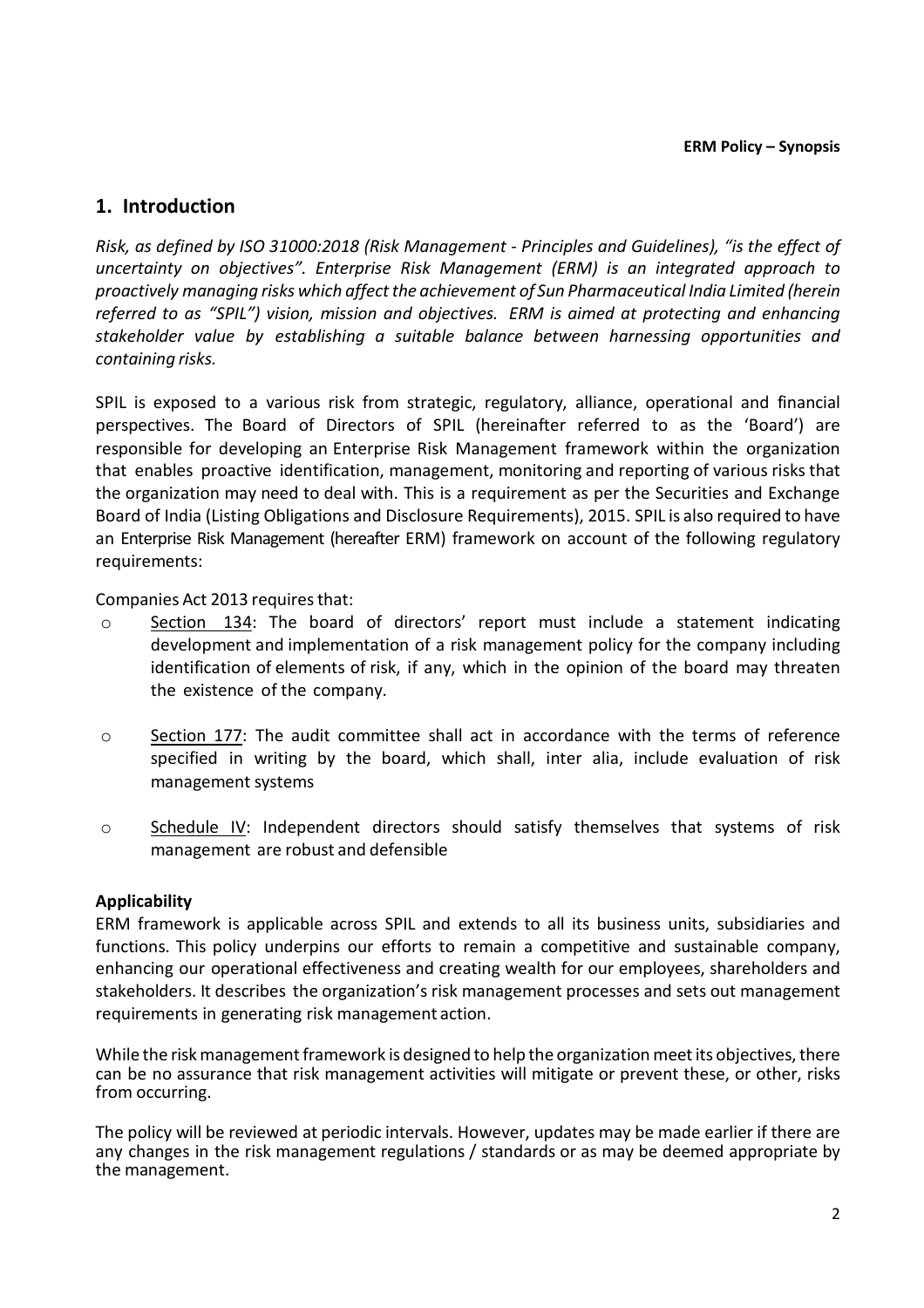## **2. Enterprise Risk Management Framework**

The Enterprise Risk Management framework (ERM framework) refers to a set of components that provide the foundation for designing, implementing, monitoring, reviewing and continually improving risk management throughout the organization. The ERM framework for the organization has been developed keeping in mind the needs of internal and external stakeholders. The organization's ERM framework is based on the 'Risk Management – Principles and Guidelines' developed by the International organization for Standardization (ISO 31000:2018 - Risk Management Principles and Guidelines). In addition, several good practices recommended by the Committee of Sponsoring Organizations(COSO) for ERM have also been incorporated to further the organization's endeavor to build world class ERM framework and processes.



Figure 1.1: ERM framework

## **Components ofthe ERMFramework**

The ERM framework at SPIL consists of the following components/phases:

1. **Risk Identification:** Function heads identify internal and external events that may have an adverse impact on the achievement of our Company's objectives. These risks are captured in the form of a risk register with all the relevant information such as risk description, root cause and any existing mitigation plans.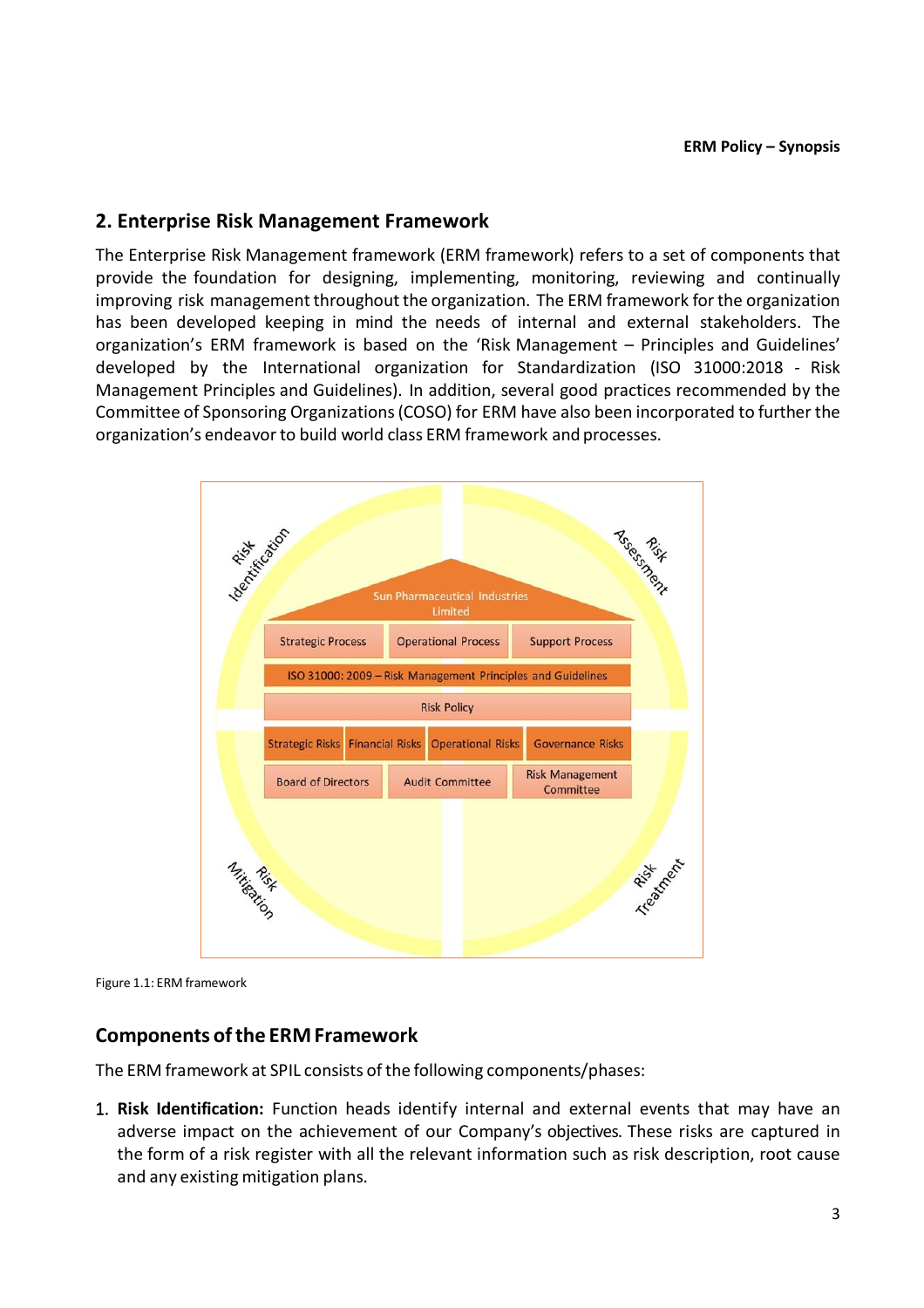- 2. **Risk Assessment:** Risks identified are assessed/ rated on likelihood and impact based on the risk appetite defined for SPIL by senior management members. Based on the risk rating, top risks forthe organization are prioritized for developing the risk mitigation plan.
- **3. Risk Treatment:** Mitigation plans are developed by respective risk owners for risks owned by them. Well defined action plans are agreed upon with timelines for implementation. Mitigation plans are discussed with the senior management to seek buy-in and approval
- **4. Risk Monitoring:** Management defines a periodic process for reviewing risks and their mitigation plans. It also defines the Risk Management roles and responsibilities across the organization. The Risk management committee reviews the status against the action plans agreed with the risk owners. Periodically an update is provided to the Board and Audit committee on the risks.

Similarly, there is a defined process to ensure that new risks are escalated appropriately and existing risks are reviewed periodically considering the change in the business environment. In case of adverse events, management shall apprise all relevant stakeholders of the same. Based on the materiality of the event, management may also share updates with the Board. In any case, every six months, the Board shall be apprised of any new risks that may have emerged during the period

#### **Accountability**

Individual Functional heads are responsible for managing risks owned by them. They are responsible to identify and implement risk mitigation plans in line with leading industry practices/trends or as adopted / agreed by senior management to bring those risks within tolerable limits. Select risk management teams are listed below along with the areas of risk for which they may have responsibility.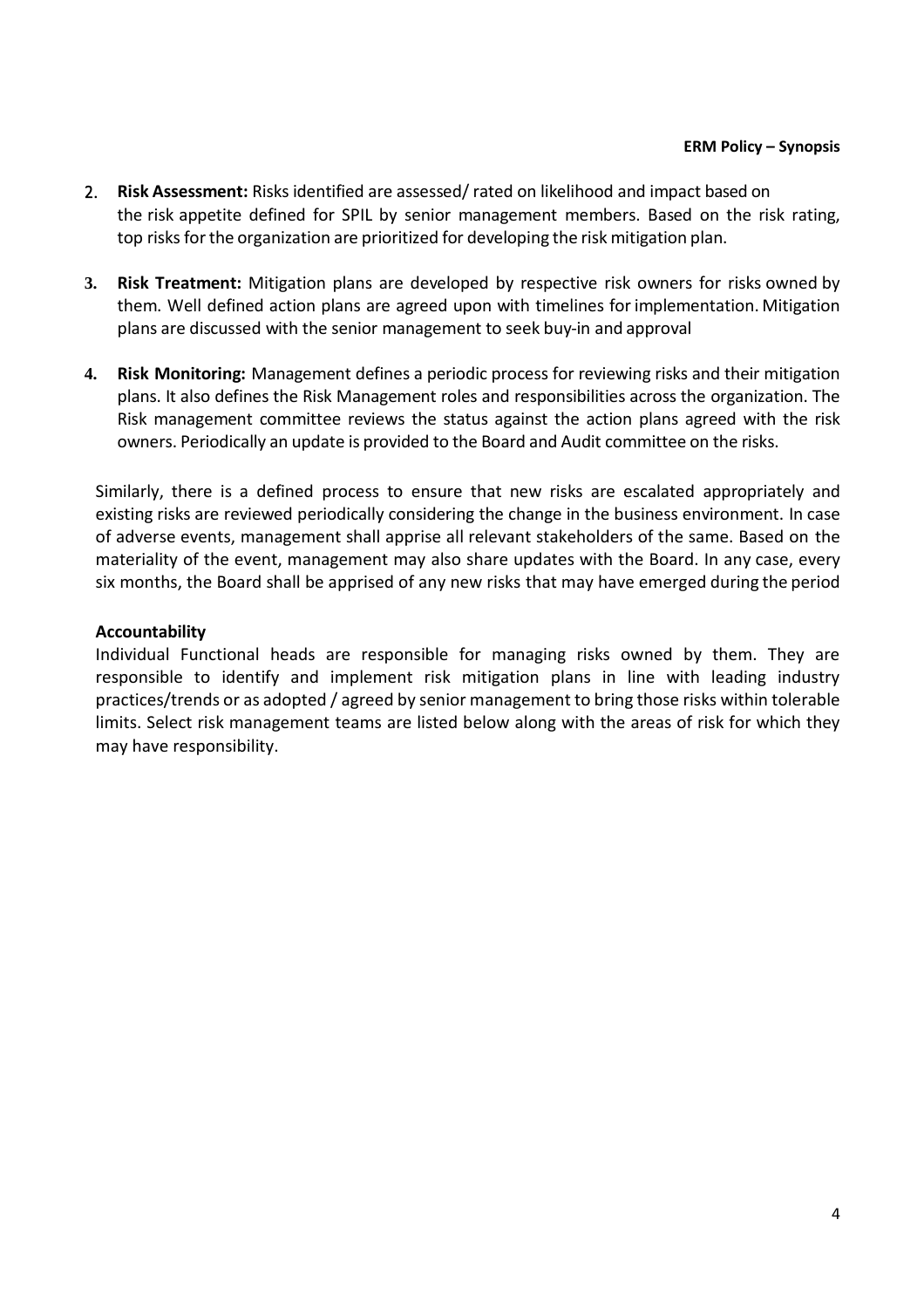## **3. Risk Management organization structure**

The Risk Management Organization structure (RMO) definesthe roles and responsibilities of key internal stakeholders for developing, implementing and maintain the ERM initiative on an ongoing basis. The RMO aligns individuals, teams and functions with the intent of establishing responsibility and accountability with regard to:

- 1. Monitoring effective implementation of the ERM framework
- 2. Update the ERM framework and its components on an ongoing basis based on business needs
- 3. Embedding ERM into the organization's culture



The overall structure and roles for the ERM framework is summarized below:

Figure 1.2: Risk Management Organization Structure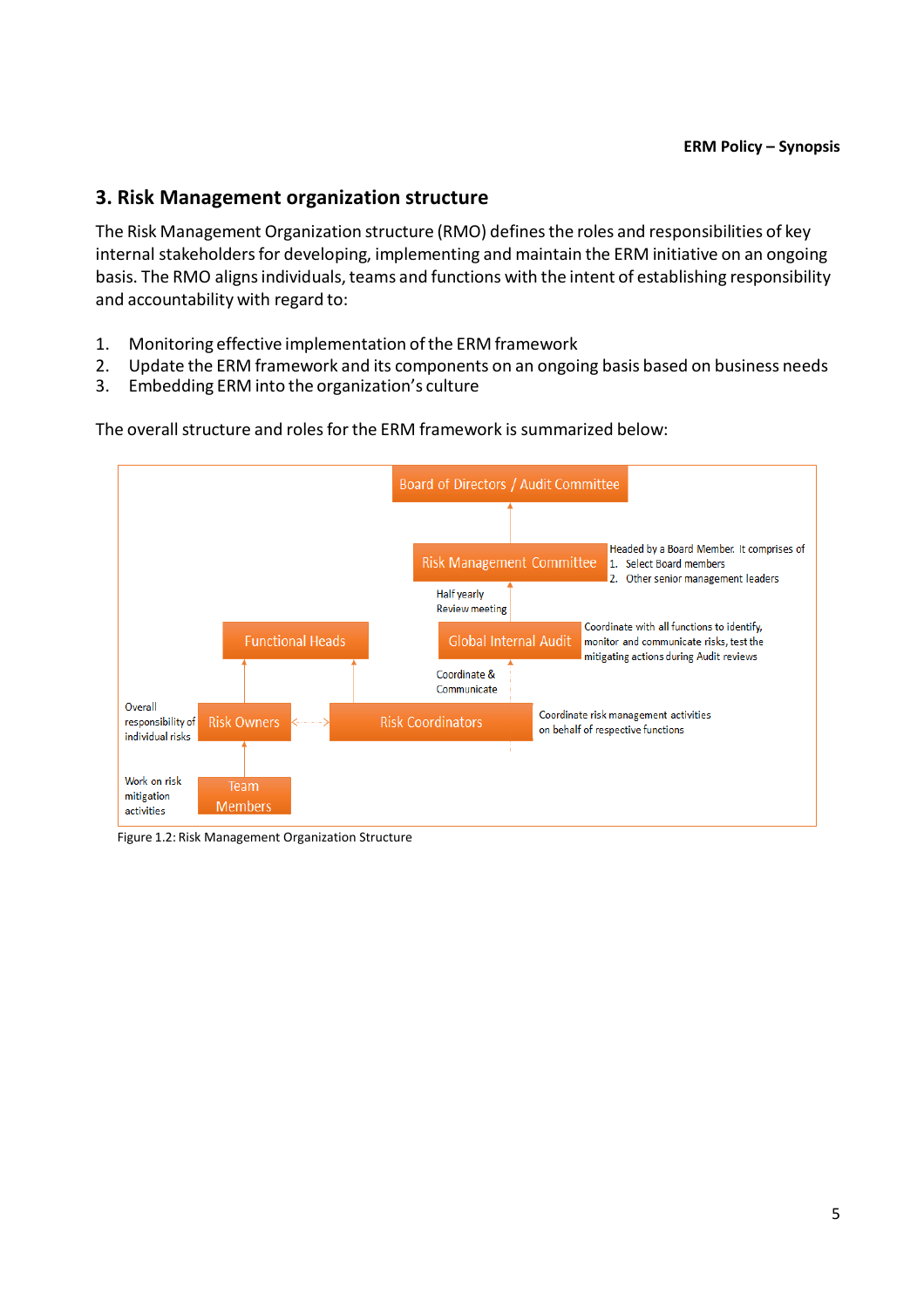## **4. Roles and Responsibilities of key stakeholders**

Summarized roles and responsibilities of key stakeholders are enumerated below.

| <b>Stakeholder</b>                              | <b>Summarized Roles and Responsibilities</b>                                                                                                                                                                                                                                                                                                                                                                                                                                                                                                                                                                                                                                                                                                                                                                                                                                                                                                                                                                                                                                                                                                                                                                                                                                                                                                             |
|-------------------------------------------------|----------------------------------------------------------------------------------------------------------------------------------------------------------------------------------------------------------------------------------------------------------------------------------------------------------------------------------------------------------------------------------------------------------------------------------------------------------------------------------------------------------------------------------------------------------------------------------------------------------------------------------------------------------------------------------------------------------------------------------------------------------------------------------------------------------------------------------------------------------------------------------------------------------------------------------------------------------------------------------------------------------------------------------------------------------------------------------------------------------------------------------------------------------------------------------------------------------------------------------------------------------------------------------------------------------------------------------------------------------|
| Board of<br>Directors /<br>Audit<br>Committee   | Review the risk management related inputs basis framework<br>periodically and provide feedback for improvements if any<br>Evaluate effectiveness of the ERM framework adopted by the<br>$\bullet$<br>management<br>Provide necessary guidance to Risk Management Committee for<br>$\bullet$<br>effective monitoring of risks<br>Approve the risk management framework and policy for SPIL in<br>$\spadesuit$<br>coordination with the Risk Management Committee<br>Provide overall oversight and direction to the risk management process<br>$\blacksquare$<br>including inputs and oversight on key strategic risks                                                                                                                                                                                                                                                                                                                                                                                                                                                                                                                                                                                                                                                                                                                                     |
| <b>Risk</b><br>Management<br>Committee<br>(RMC) | Formulate a detailed Risk Management Policy that includes<br>$\bullet$<br>A framework to identify the internal and external risks covering<br>$\bullet$<br>financial, operational, sectoral, sustainability, information or cyber<br>security related risks or other risks determined by the Risk<br>Management Committee<br>Measures for risk mitigation including systems and processes for<br>$\bullet$<br>internal control of identified risks<br><b>Business Continuity Plan</b><br>Ensure that appropriate methodology, process and systems are in<br>$\bullet$<br>place to monitor and assess the company's business risks<br>Monitor and oversee the implementation of risk management policy;<br>evaluate the adequacy of ERM systems<br>Review the risk management policy at least once in two years,<br>including by considering the changing industry dynamics and evolving<br>complexity<br>Keep the board of directors informed about the nature and content of<br>$\bullet$<br>its discussions, recommendations and actions to be taken<br>Review status of treatment plans implemented for prioritized risks.<br>$\bullet$<br>Provide inputs and support in performing risk management activities<br>$\bullet$<br>in coordination with the Audit Committee. Establish procedures and<br>timelines for various risk management activities |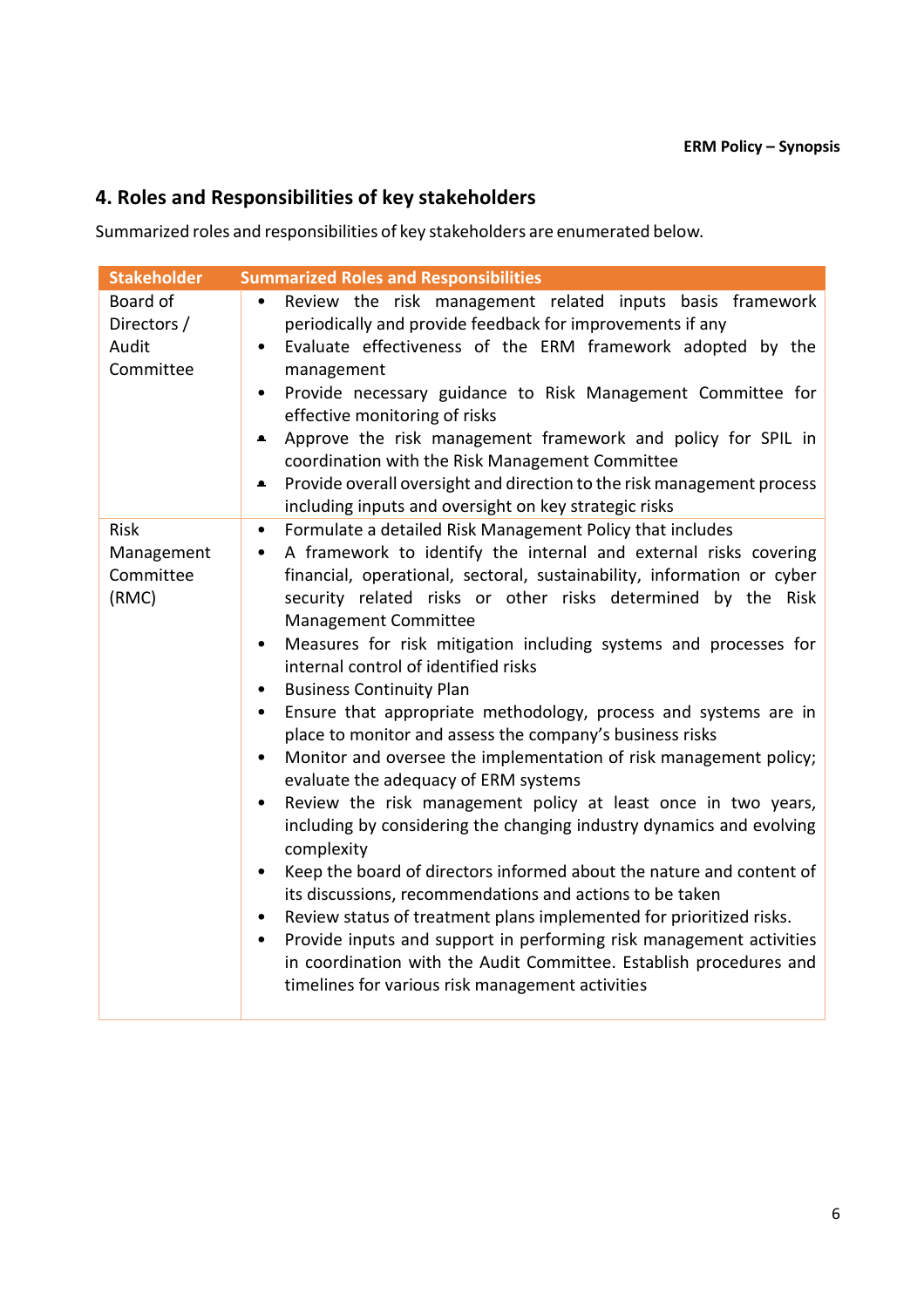| <b>Stakeholder</b> | <b>Summarized Roles and Responsibilities</b>                                                                                                           |
|--------------------|--------------------------------------------------------------------------------------------------------------------------------------------------------|
| Global             | Maintain the risk register for all functions, business units,<br>$\bullet$                                                                             |
| Internal           | subsidiaries and countries                                                                                                                             |
| Audit              | Review the risk registers to ensure adequacy of risk management<br>$\bullet$                                                                           |
|                    | Monitor the trends and factors impacting the risk profile of the<br>$\bullet$                                                                          |
|                    | organization, communicate the information internally and document                                                                                      |
|                    | updates to risk register.                                                                                                                              |
|                    | Work closely with respective risk coordinators and risk owners as<br>$\bullet$<br>well as function heads to ensure action items against each risk area |
|                    | are in place.                                                                                                                                          |
|                    | Facilitate implementation of the ERM framework (in liaison with the<br>$\bullet$                                                                       |
|                    | risk coordinators) within the organization and its underlying business                                                                                 |
|                    | units, subsidiaries and functions.                                                                                                                     |
|                    | Track progress of implementation of risk treatment plans for<br>٠                                                                                      |
|                    | significant risks                                                                                                                                      |
|                    | Co-ordinate in preparation and submission of risk reports to the Risk<br>$\bullet$                                                                     |
|                    | Management Committee and Audit Committee. Highlight any                                                                                                |
|                    | differences of opinion<br>Share feedback from Audit Committee and Risk Management<br>$\bullet$                                                         |
|                    | Committee to the relevant function heads, risk owners and                                                                                              |
|                    | coordinators                                                                                                                                           |
|                    | Align the Audit plan with the risk register<br>$\bullet$                                                                                               |
|                    | • Validate the effectiveness of mitigation plans                                                                                                       |
|                    |                                                                                                                                                        |
| Function           | Assume primary responsibility for identifying, assessing and<br>$\bullet$                                                                              |
| Heads              | managing business, operational and compliance risks within their                                                                                       |
|                    | area of responsibility.                                                                                                                                |
|                    | Conduct periodic function meetings/brainstorming sessions with the<br>٠                                                                                |
|                    | below objectives:<br>a. Review updated risk registers for the business unit / function and                                                             |
|                    | evaluates need for inclusion of new / emerging risks                                                                                                   |
|                    | b. Check status of implementation measures and effectiveness of                                                                                        |
|                    | existing controls. Implement additional measures to reduce risk                                                                                        |
|                    | exposures to an acceptable level                                                                                                                       |
|                    | c. Identify reasons for any risks that may have materialized and                                                                                       |
|                    | implement action plans to strengthen the mitigating steps                                                                                              |
|                    | d. Assist with implementation of procedures for proactive review of                                                                                    |
|                    | risks for projects, transactions, new businesses, etc.                                                                                                 |
|                    | e. Review the potential of any risk materializing in the near future                                                                                   |
| <b>Risk</b>        | which has a major impact for the Company<br>Coordinate risk management activities                                                                      |
| coordinator        | Facilitate and support respective functions in collaboration with the                                                                                  |
|                    | ERM team in identifying, assessing, evaluating, prioritizing,                                                                                          |
|                    | monitoring and reporting of risks                                                                                                                      |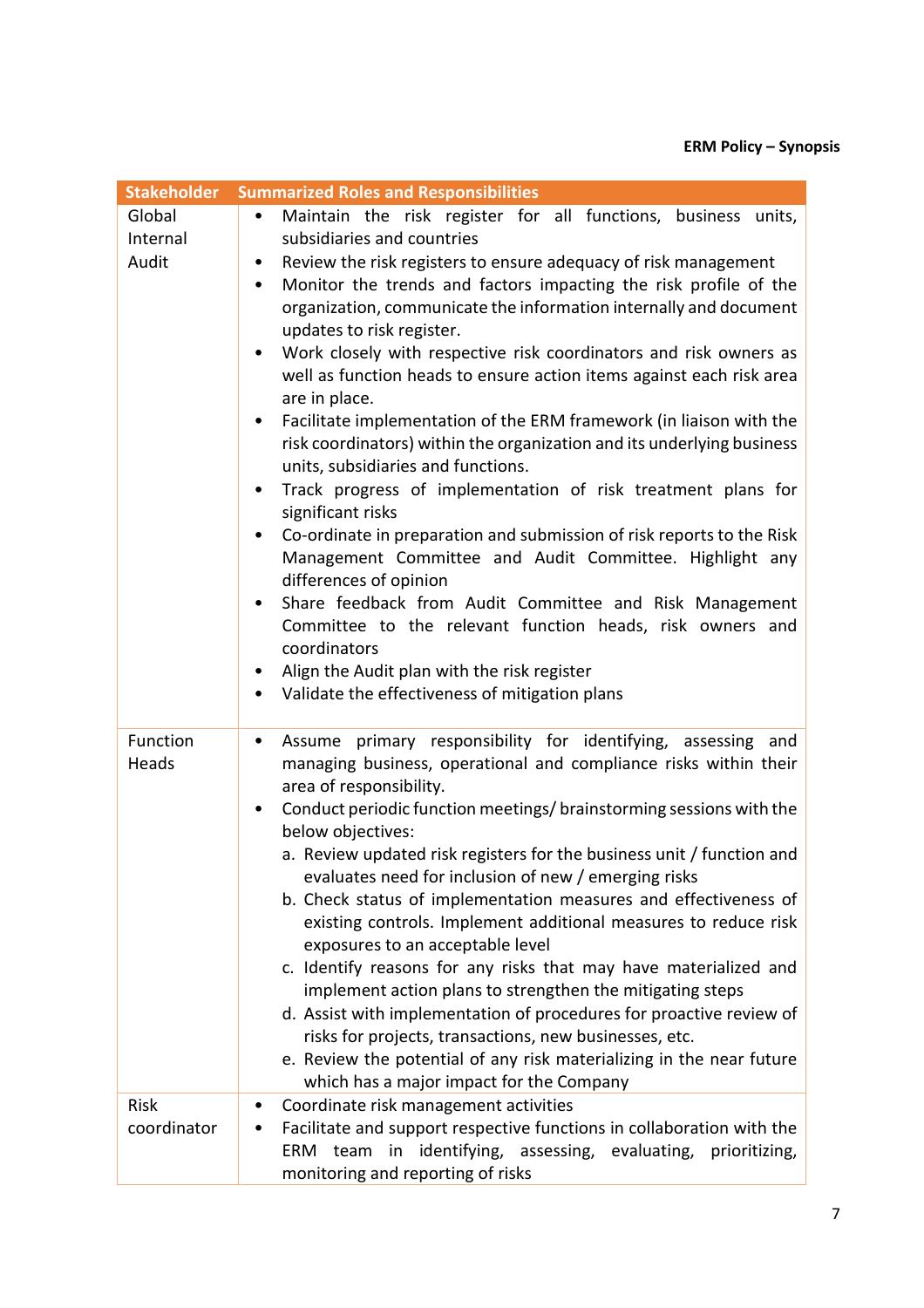**ERM Policy – Synopsis**

| <b>Stakeholder</b> | <b>Summarized Roles and Responsibilities</b>                                                                                                                                                                                                                                                                                                                                                                                                                                                                                                                             |
|--------------------|--------------------------------------------------------------------------------------------------------------------------------------------------------------------------------------------------------------------------------------------------------------------------------------------------------------------------------------------------------------------------------------------------------------------------------------------------------------------------------------------------------------------------------------------------------------------------|
| <b>Risk Owners</b> | Take overall responsibility for managing individual risks in line with<br>$\bullet$<br><b>ERM</b> framework.<br>Coordinate with the Function heads in deciding appropriate risk<br>$\bullet$<br>treatment plans for risks assigned<br>Identify new or emerging risks and propose treatment plans on an<br>$\bullet$<br>ongoing basis should be within the risk owner's area of operation<br>Monitor the progress of risk treatment plans on a monthly basis and<br>$\bullet$<br>review risks on a quarterly basis and provide periodic reports to the<br>Function heads. |
| Team<br>members    | Work closely with the risk owner and risk coordinator in taking steps<br>$\bullet$<br>to mitigate / reduce the risk                                                                                                                                                                                                                                                                                                                                                                                                                                                      |